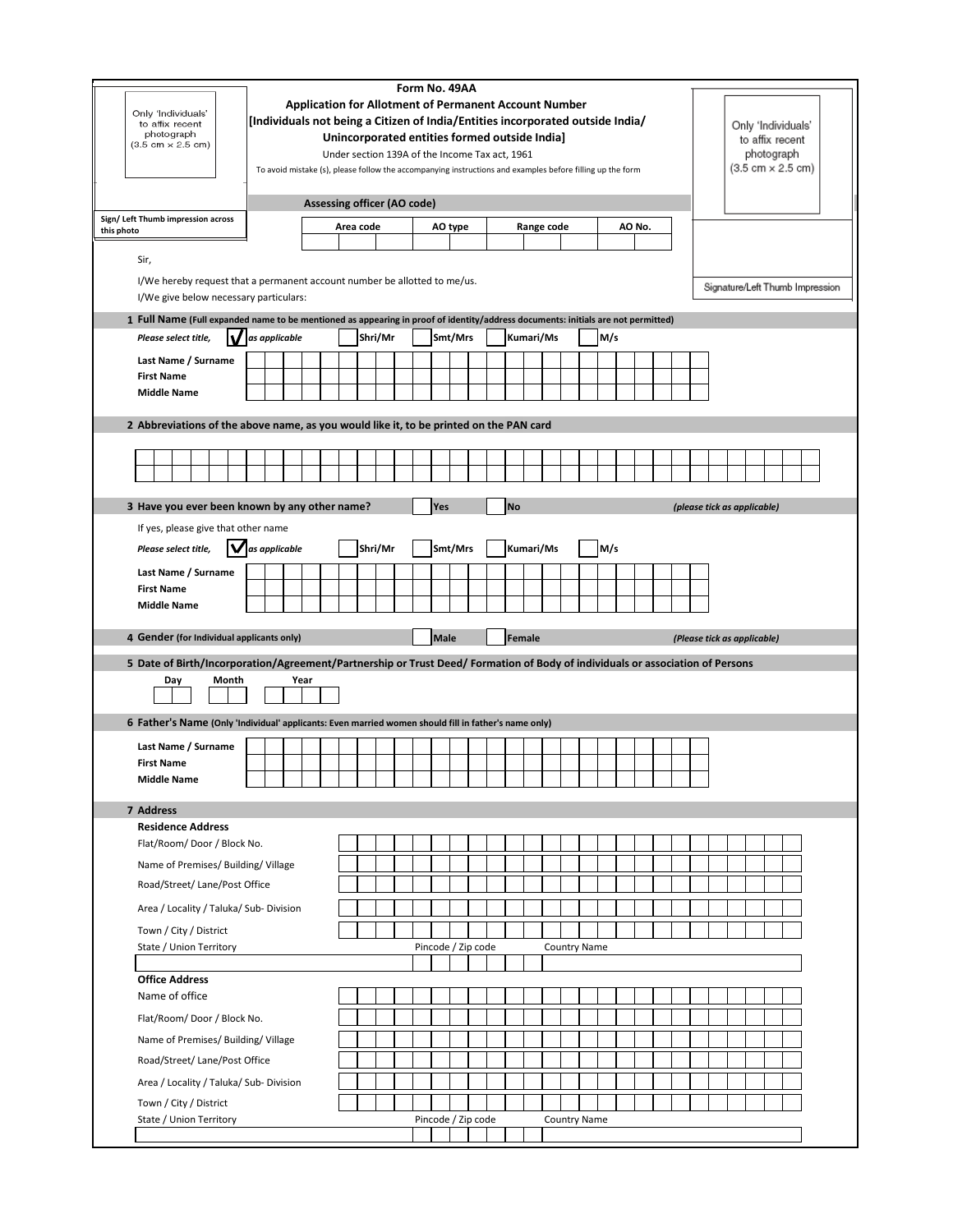| 8 Address for Communication                                                                                                                                                                                                                                                                                                                                                               | <b>Residence</b>                                          | <b>Office</b>                                           | (Please tick as applicable)                                                                                     |
|-------------------------------------------------------------------------------------------------------------------------------------------------------------------------------------------------------------------------------------------------------------------------------------------------------------------------------------------------------------------------------------------|-----------------------------------------------------------|---------------------------------------------------------|-----------------------------------------------------------------------------------------------------------------|
| 9 Telephone Number & Email ID details                                                                                                                                                                                                                                                                                                                                                     |                                                           |                                                         |                                                                                                                 |
| Country code<br>Area / STD Code<br>Email ID                                                                                                                                                                                                                                                                                                                                               | Telephone / Mobile number                                 |                                                         |                                                                                                                 |
| 10 Status of applicant                                                                                                                                                                                                                                                                                                                                                                    |                                                           |                                                         |                                                                                                                 |
| as applicable<br>Please select status,<br>Individual<br>Hindu undivided family<br><b>Body of Individuals</b><br><b>Trusts</b>                                                                                                                                                                                                                                                             | Company<br><b>Local Authority</b>                         | Partnership Firm<br><b>Artificial Juridical Persons</b> | Government<br><b>Association of Persons</b><br><b>Limited Liability Partnership</b>                             |
| 11 Registration Number (for company, firms, LLPs, etc.)                                                                                                                                                                                                                                                                                                                                   |                                                           |                                                         |                                                                                                                 |
|                                                                                                                                                                                                                                                                                                                                                                                           |                                                           |                                                         |                                                                                                                 |
| 12 Country of citizenship                                                                                                                                                                                                                                                                                                                                                                 |                                                           | ISD code of country of citizenship                      |                                                                                                                 |
|                                                                                                                                                                                                                                                                                                                                                                                           |                                                           |                                                         |                                                                                                                 |
| 13 Source of Income<br>Salary<br>Income from Business / Profession<br><b>Business/Profession code</b><br>Income from House property<br>14 Representative or Agent of the Applicant in India<br>Full name, address of the Representative or Agent<br>Full Name (Full expanded name: initials are not permitted)<br>Please select title,<br>as applicable<br>Shri/Mr<br>Last Name / Surname | Smt/Mrs<br>Kumari/Ms                                      | [For Code: Refer instructions]<br>M/s                   | as applicable<br>Please select status,<br><b>Capital Gains</b><br><b>Income from Other sources</b><br>No income |
| <b>First Name</b><br><b>Middle Name</b>                                                                                                                                                                                                                                                                                                                                                   |                                                           |                                                         |                                                                                                                 |
| <b>Address</b>                                                                                                                                                                                                                                                                                                                                                                            |                                                           |                                                         |                                                                                                                 |
| Flat/Room/Door/Block No.<br>Name of Premises/ Building/ Village<br>Road/Street/ Lane/Post Office<br>Area / Locality / Taluka/ Sub- Division<br>Town / City / District<br>State / Union Territory                                                                                                                                                                                          | Pincode / Zip code                                        |                                                         |                                                                                                                 |
| 15 Documents submitted as Proof of Identity(POI) and Proof of Address (POA)                                                                                                                                                                                                                                                                                                               |                                                           |                                                         |                                                                                                                 |
| I/We have enclosed<br>proof of address, and                                                                                                                                                                                                                                                                                                                                               | as proof of identity,<br>as mandatory certified documents |                                                         | as                                                                                                              |
| [Please refer to the instructions (as specified in Rule 114 of I.T. Rules, 1962) for list of mandatory certified documents to be submitted as applicable]<br>[Annexure 1 to be used wherever applicable]                                                                                                                                                                                  |                                                           |                                                         |                                                                                                                 |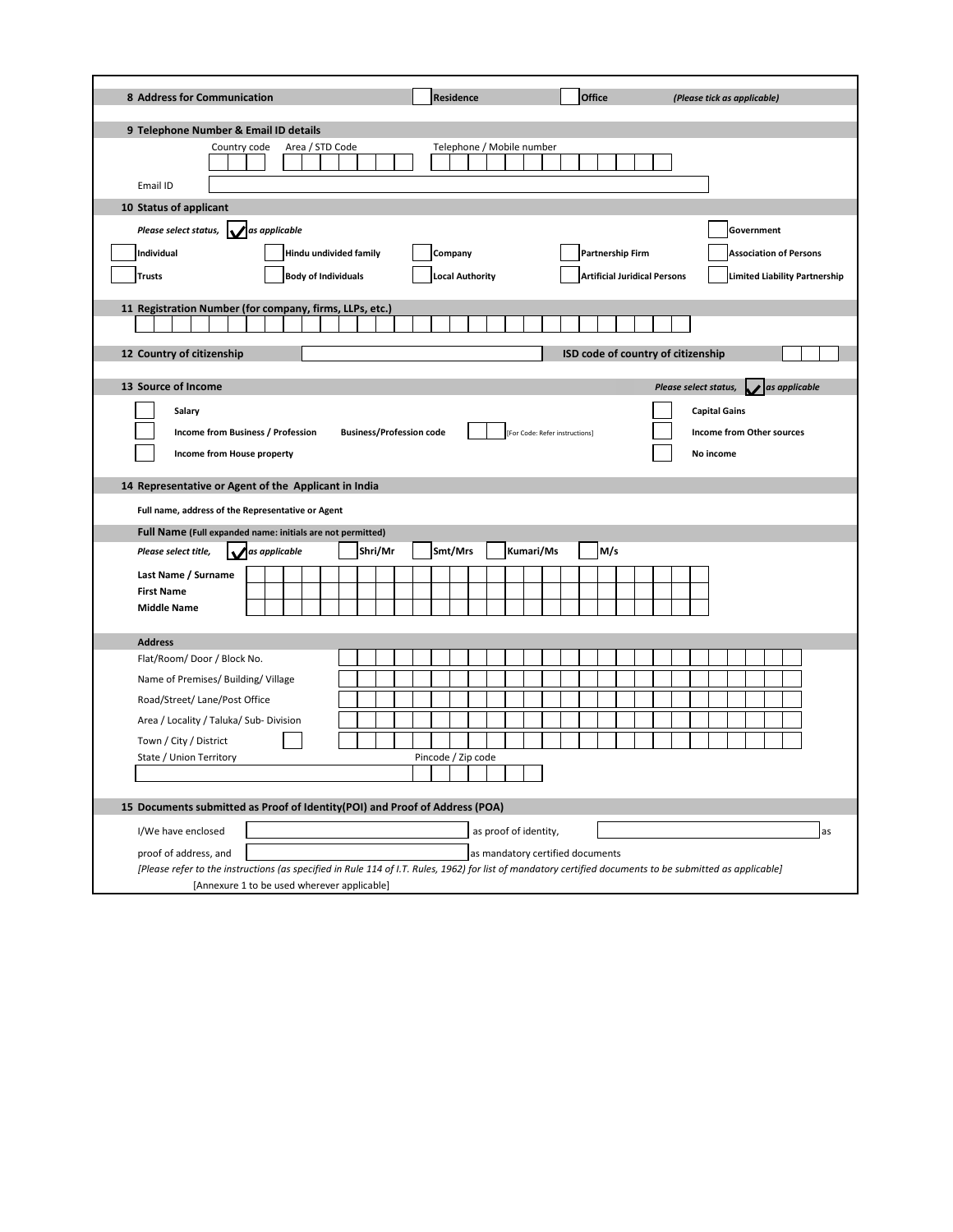|         | 16 KYC details* [To be filled in by Foreign Institutional Investor or a Qualified Foreign Investor, as prescribed under the regulations issued by<br>the Securities and Exchange Board of India (SEBI)]                                                                                                                                                                                                                                                      |                                                                    |
|---------|--------------------------------------------------------------------------------------------------------------------------------------------------------------------------------------------------------------------------------------------------------------------------------------------------------------------------------------------------------------------------------------------------------------------------------------------------------------|--------------------------------------------------------------------|
|         | ["Control" as defined under SEBI (Substantial Acquisition of Shares and Takeovers) Regulations, 1997<br>"Beneficial owner" as defined in the para 5.1 of SEBI circular on Anti Money Laundering.]                                                                                                                                                                                                                                                            |                                                                    |
|         | (a) In case of Individuals                                                                                                                                                                                                                                                                                                                                                                                                                                   | <b>Please select</b><br>as applicable                              |
|         | Married<br>Divorced<br>Single<br><b>Marital Status</b>                                                                                                                                                                                                                                                                                                                                                                                                       | Widow/Widower                                                      |
|         | Person of Indian origin<br>Foreigner<br><b>Citizenship Status</b>                                                                                                                                                                                                                                                                                                                                                                                            | Overseas citizen of India<br>О                                     |
|         | In case of foreigner, country of citizenship                                                                                                                                                                                                                                                                                                                                                                                                                 |                                                                    |
|         | Public sector/Govt. service<br>Private sector service<br><b>Occupation details</b>                                                                                                                                                                                                                                                                                                                                                                           | <b>Business</b><br>Professional                                    |
|         | Agriculturist<br>Retired                                                                                                                                                                                                                                                                                                                                                                                                                                     | Housewife<br>Student<br>Others                                     |
|         | (b) In case of non individuals                                                                                                                                                                                                                                                                                                                                                                                                                               | as applicable<br><b>Please select</b>                              |
|         | <b>Public Company</b><br>Private Company<br>R<br>U                                                                                                                                                                                                                                                                                                                                                                                                           | <b>Body Corporate</b><br>D                                         |
|         | N Non Government Organization<br>S<br><b>Financial Institution</b>                                                                                                                                                                                                                                                                                                                                                                                           | Charitable Organization<br>с                                       |
|         | (c) Gross Annual Income - INR                                                                                                                                                                                                                                                                                                                                                                                                                                |                                                                    |
|         | Netwoth (Assets less liabilities) in INR                                                                                                                                                                                                                                                                                                                                                                                                                     |                                                                    |
|         | (d) In case of a Public Company, whether listed on a stock exchange<br>Yes<br>If yes, then indicate name of the stock exchange                                                                                                                                                                                                                                                                                                                               | No<br>as applicable<br><b>Please select</b>                        |
|         | (e) In case of Non-individuals                                                                                                                                                                                                                                                                                                                                                                                                                               |                                                                    |
|         | Does it have few persons or persons of the same family holding beneficial ownership and control.<br>Yes                                                                                                                                                                                                                                                                                                                                                      | as applicable<br>No<br><b>Please select</b>                        |
|         | ["Control":Control shall include the right to appoint majority of the directors or to control the management or policy decisons exercisable<br>by a person or persons acting individually or in concert, directly or indirectly, including by virtue of their shareholding or management<br>rigths or shareholders agreements or voting agreements or in any other manner<br>"Beneficial owner" means the natural person who ultimately owns or controls the | applicant and/or the person on whose behalf a transaction          |
|         | includes a person who exercises ultimate effective control over a juridical person]<br>is being conducted, and                                                                                                                                                                                                                                                                                                                                               |                                                                    |
|         | (f) Is the entity involved / providing any of the following services<br>Foreign exchange, Money Changer Services<br>Yes                                                                                                                                                                                                                                                                                                                                      | <b>Please select</b><br>as applicable<br>No                        |
|         | Gaming/Gambling/Lottery services (Casinos and Betting Syndicates)<br>Yes<br>Money Lending, Pawning<br>Yes                                                                                                                                                                                                                                                                                                                                                    | No<br>No                                                           |
|         | (g) Whether the applicant or the applicant's authorised signatories/trustees/office bearers is                                                                                                                                                                                                                                                                                                                                                               |                                                                    |
|         | (i) a politically exposed person<br>Yes<br>(ii) related to a politically exposed person<br>Yes                                                                                                                                                                                                                                                                                                                                                               | No<br>No                                                           |
|         | [For definition of politically exposed person refer to quidelines issued under the Prevention of Money Laundering Act (PMLA)]                                                                                                                                                                                                                                                                                                                                |                                                                    |
|         | (h) Taxpayer identification Number in the country of residence                                                                                                                                                                                                                                                                                                                                                                                               |                                                                    |
| 17 I/We | do hereby declare that what is stated above is true to the best of my/our information and belief.                                                                                                                                                                                                                                                                                                                                                            | the applicant, in the capacity of                                  |
|         |                                                                                                                                                                                                                                                                                                                                                                                                                                                              |                                                                    |
|         | Place                                                                                                                                                                                                                                                                                                                                                                                                                                                        |                                                                    |
|         | D<br>D<br>м<br>MY<br>Y<br>Date                                                                                                                                                                                                                                                                                                                                                                                                                               | Signature / Left Thumb Impression of<br>Applicant (inside the box) |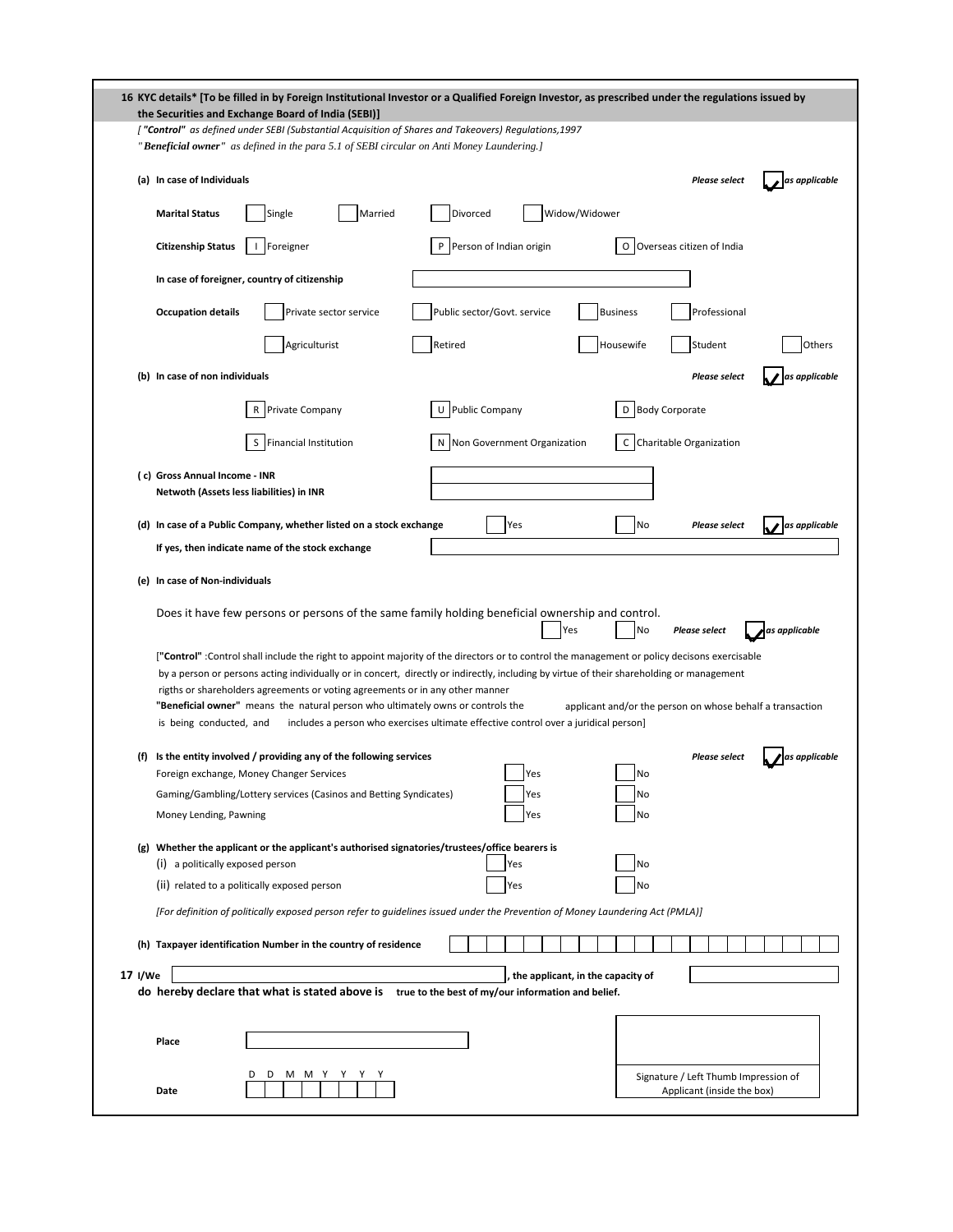## **INSTRUCTIONS FOR FILLING FORM 49AA**

- (a) Form to be filled legibly in **BLOCK LETTERS** and preferably in **BLACK INK**. **Form should be filled in English only**
- (b)Each box, wherever provided, should contain only one character (alphabet /number / punctuation sign) leaving a blank box after each word.
- (c) 'Individual' applicants should affix two recent colour photographs with white background (size 3.5 cm x 2.5 cm) in the space provided on the form. The photographs should not be stapled or clipped to the form. The clarity of image on PAN card will depend on the quality and clarity of photograph affixed on the form.
- (d)Signature / Left hand thumb impression should be provided across the photo affixed on the left side of the form in such a manner that portion of signature/impression is on photo as well as on form.
- (e) Signature /Left hand thumb impression should be **within the box** provided on the right side of the form. The signature should not be on the photograph affixed on right side of the form. If there is any mark on this photograph such that it hinders the clear visibility of the face of the applicant, the application will not be accepted.
- (f) Thumb impression, if used, should be attested by a Notary Public or an authorized officer in respective country of residence under official seal and stamp.
- (g) AO code (Area Code, AO Type, Range Code and AO Number)of the Jurisdictional Assessing Officermust be filled upby the applicant. These details can be obtained from the Income Tax Office or PAN Centre or websites of PAN Service Providers on **[www.utiitsl.com](http://www.utiitsl.com/) or [www.tin-nsdl.com](http://www.tin-nsdl.com/)**.

| <b>Item</b>  | <b>Item</b>      | <b>Guidelines for filling the form</b>                                                       |                                                                     |                    |        |              |                   |              |             |   |  |  |  |  |  |  |  |  |  |  |  |
|--------------|------------------|----------------------------------------------------------------------------------------------|---------------------------------------------------------------------|--------------------|--------|--------------|-------------------|--------------|-------------|---|--|--|--|--|--|--|--|--|--|--|--|
| No.          | <b>Details</b>   |                                                                                              |                                                                     |                    |        |              |                   |              |             |   |  |  |  |  |  |  |  |  |  |  |  |
| $\mathbf{1}$ | <b>Full Name</b> | Please select appropriate title.                                                             |                                                                     |                    |        |              |                   |              |             |   |  |  |  |  |  |  |  |  |  |  |  |
|              |                  |                                                                                              | Do not use abbreviations in the First and the Last name/Surname.    |                    |        |              |                   |              |             |   |  |  |  |  |  |  |  |  |  |  |  |
|              |                  | For example RAVIKANT should be written as :                                                  |                                                                     |                    |        |              |                   |              |             |   |  |  |  |  |  |  |  |  |  |  |  |
|              |                  | Last                                                                                         |                                                                     |                    |        |              |                   |              |             | T |  |  |  |  |  |  |  |  |  |  |  |
|              |                  | Name/Surname                                                                                 | V<br>$K$ A<br>N<br>$\mathbb{R}$<br>$\mathbf{I}$<br>$\boldsymbol{A}$ |                    |        |              |                   |              |             |   |  |  |  |  |  |  |  |  |  |  |  |
|              |                  | <b>First Name</b>                                                                            |                                                                     |                    |        |              |                   |              |             |   |  |  |  |  |  |  |  |  |  |  |  |
|              |                  | <b>Middle Name</b>                                                                           |                                                                     |                    |        |              |                   |              |             |   |  |  |  |  |  |  |  |  |  |  |  |
|              |                  | For example SURESH SARDA should be written as :<br>Last<br>Name/Surname<br><b>First Name</b> | S<br>S                                                              | $\mathbf{A}$<br> J | R<br>R | D<br>E       | $\mathbf{A}$<br>S | H            |             |   |  |  |  |  |  |  |  |  |  |  |  |
|              |                  | <b>Middle Name</b><br>For example POONAM RAVI NARAYAN should be written as:<br>Last          | N                                                                   | $\mathbf{A}$       |        | $R \mid A$   | Y                 | $\mathbf{A}$ | $\mathbf N$ |   |  |  |  |  |  |  |  |  |  |  |  |
|              |                  | Name/Surname                                                                                 |                                                                     |                    |        |              |                   |              |             |   |  |  |  |  |  |  |  |  |  |  |  |
|              |                  | <b>First Name</b>                                                                            | $\mathbf{P}$                                                        | $\Omega$           | 0      |              | N A M             |              |             |   |  |  |  |  |  |  |  |  |  |  |  |
|              |                  | <b>Middle Name</b>                                                                           | R                                                                   | A                  | V      | $\mathbf{I}$ |                   |              |             |   |  |  |  |  |  |  |  |  |  |  |  |
|              |                  | For example SATYAM VENKAT M. K. RAO should be written as :                                   |                                                                     |                    |        |              |                   |              |             |   |  |  |  |  |  |  |  |  |  |  |  |

(h) Guidelines for filling the Form 49AA: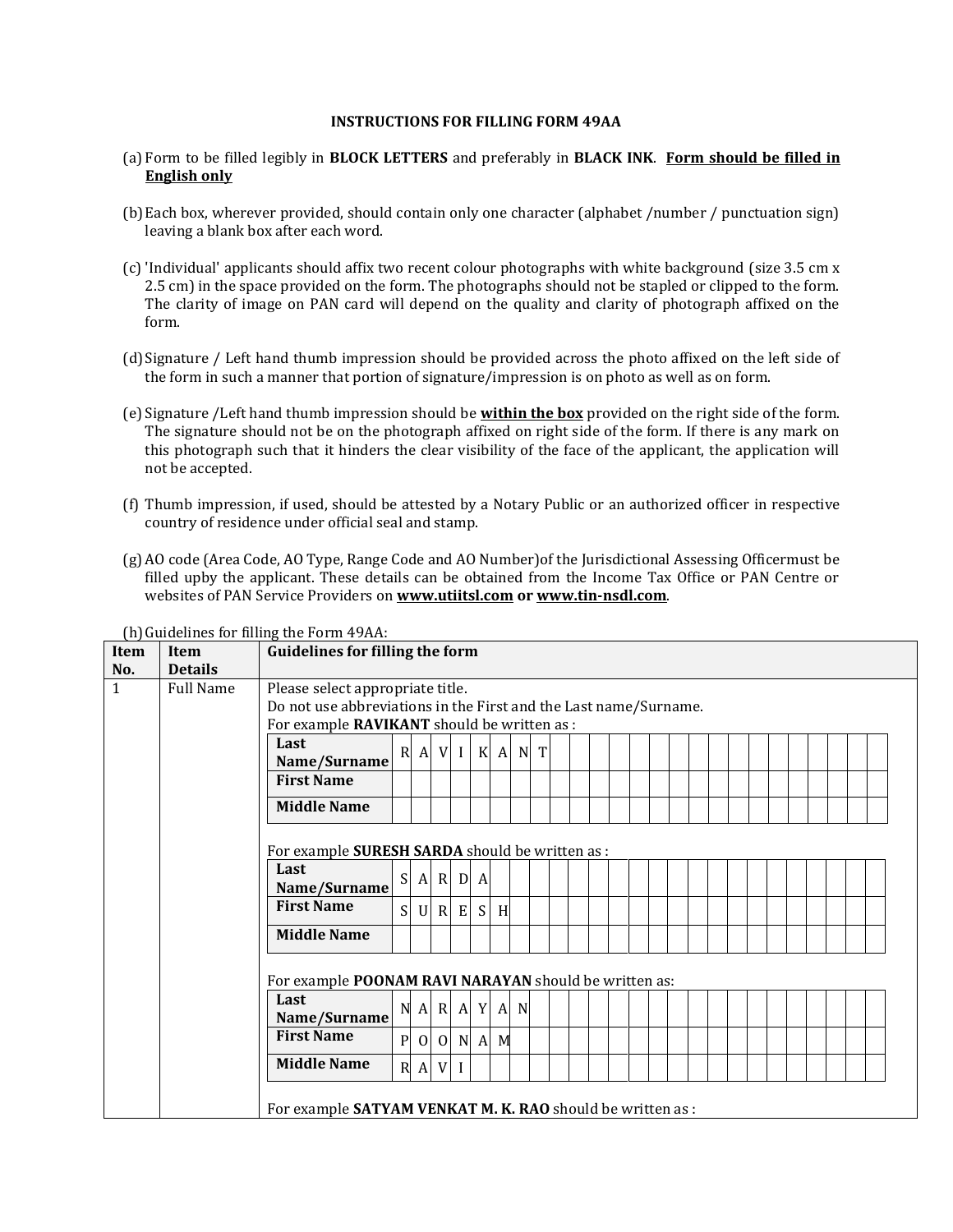|   |                                                          | Last<br>Name/Surname                                                                                                                                                                                                                                                                                                                                                                                                                                              | $\mathbf R$  | $\mathbf{A}$     | $\overline{0}$ |   |                                        |              |                 |   |              |                  |                   |       |              |              |                |       |              |          |             |          |              |     |  |
|---|----------------------------------------------------------|-------------------------------------------------------------------------------------------------------------------------------------------------------------------------------------------------------------------------------------------------------------------------------------------------------------------------------------------------------------------------------------------------------------------------------------------------------------------|--------------|------------------|----------------|---|----------------------------------------|--------------|-----------------|---|--------------|------------------|-------------------|-------|--------------|--------------|----------------|-------|--------------|----------|-------------|----------|--------------|-----|--|
|   |                                                          | <b>First Name</b>                                                                                                                                                                                                                                                                                                                                                                                                                                                 | S            |                  | $A$ T          |   | $Y$ A M                                |              |                 |   |              |                  |                   |       |              |              |                |       |              |          |             |          |              |     |  |
|   |                                                          | <b>Middle Name</b>                                                                                                                                                                                                                                                                                                                                                                                                                                                | V            |                  |                |   |                                        | T            |                 |   |              |                  |                   |       |              |              |                |       |              |          |             |          |              |     |  |
|   |                                                          |                                                                                                                                                                                                                                                                                                                                                                                                                                                                   |              |                  |                |   | $E$ N $K$ A                            |              |                 | M |              | $\boldsymbol{K}$ |                   |       |              |              |                |       |              |          |             |          |              |     |  |
|   |                                                          | For example M. S. KANDASWAMY(MADURAI SOMASUNDRAM KANDASWAMY) should be<br>written as:                                                                                                                                                                                                                                                                                                                                                                             |              |                  |                |   |                                        |              |                 |   |              |                  |                   |       |              |              |                |       |              |          |             |          |              |     |  |
|   |                                                          | Last                                                                                                                                                                                                                                                                                                                                                                                                                                                              | K            |                  |                |   | $A \cup D \cup A \cup S \cup A \cup A$ |              |                 |   |              |                  |                   |       |              |              |                |       |              |          |             |          |              |     |  |
|   |                                                          | Name/Surname                                                                                                                                                                                                                                                                                                                                                                                                                                                      |              |                  |                |   |                                        |              |                 |   |              |                  |                   |       |              |              |                |       |              |          |             |          |              |     |  |
|   |                                                          | <b>First Name</b>                                                                                                                                                                                                                                                                                                                                                                                                                                                 | M            |                  |                |   | $A$ D U R $A$ I                        |              |                 |   |              |                  |                   |       |              |              |                |       |              |          |             |          |              |     |  |
|   |                                                          | <b>Middle Name</b>                                                                                                                                                                                                                                                                                                                                                                                                                                                | S            |                  | $O$ $M$ $A$    |   |                                        |              | $S$ U N D R A M |   |              |                  |                   |       |              |              |                |       |              |          |             |          |              |     |  |
|   |                                                          | Applicants other than 'Individuals' may ignore above instructions.<br>Non-Individuals should write their full name starting from the first block of Last<br>Name/Surname. If the name is longer than the space provided for the last name, it can be<br>continued in the space provided for First and Middle Name.                                                                                                                                                |              |                  |                |   |                                        |              |                 |   |              |                  |                   |       |              |              |                |       |              |          |             |          |              |     |  |
|   |                                                          | For example XYZ DATA CORPORATION (INDIA) PRIVATE LIMITED should be written as :                                                                                                                                                                                                                                                                                                                                                                                   |              |                  |                |   |                                        |              |                 |   |              |                  |                   |       |              |              |                |       |              |          |             |          |              |     |  |
|   |                                                          | Last<br>Name/Surname                                                                                                                                                                                                                                                                                                                                                                                                                                              | X            | Y                | Z              |   | $\mathbf D$                            | $\mathbf{A}$ | T               | A |              | C                |                   | O R P |              | $\Omega$     | $R \, A$       | T     | $\mathbf{I}$ | $\Omega$ | $\mathbf N$ |          | $\mathbf{I}$ | N D |  |
|   |                                                          | <b>First Name</b>                                                                                                                                                                                                                                                                                                                                                                                                                                                 | $\rm I$      | $\boldsymbol{A}$ | $\lambda$      |   | $\mathbf{P}$                           |              | R I             | V | $\mathbf{A}$ | $\mathbf T$      | E                 |       | $\mathbf{L}$ | $\mathbf{I}$ | M <sub>I</sub> | T     |              | E D      |             |          |              |     |  |
|   |                                                          | <b>Middle Name</b>                                                                                                                                                                                                                                                                                                                                                                                                                                                |              |                  |                |   |                                        |              |                 |   |              |                  |                   |       |              |              |                |       |              |          |             |          |              |     |  |
|   |                                                          | For example MANOJ MAFATLAL DAVE (HUF) should be written as :<br>Last<br>Name/Surname<br><b>First Name</b>                                                                                                                                                                                                                                                                                                                                                         |              |                  |                |   | M A N 0 J                              |              |                 |   |              |                  | $M$ A F A T L A L |       |              |              |                | D A V |              | E        |             | $\left($ | H U F        |     |  |
|   |                                                          | <b>Middle Name</b>                                                                                                                                                                                                                                                                                                                                                                                                                                                |              |                  |                |   |                                        |              |                 |   |              |                  |                   |       |              |              |                |       |              |          |             |          |              |     |  |
|   |                                                          | In case of Company, the name should be provided without any abbreviations. For example,<br>different variations of 'Private Limited' viz. Pvt Ltd, Private Ltd, Pvt Limited, P Ltd, P. Ltd., P. Ltd<br>are not allowed. It should be 'Private Limited' only.<br>In case of sole proprietorship concern, the proprietor should apply for PAN in his/her own<br>name.<br>Name should not be prefixed with any title such as Shri, Smt, Kumari, Dr., Major, M/s etc. |              |                  |                |   |                                        |              |                 |   |              |                  |                   |       |              |              |                |       |              |          |             |          |              |     |  |
| 2 | Abbreviatio<br>n of the full<br>name to be<br>printed on | Individual applicants should provide full/abbreviated name to be printed on the PAN card.<br>Name, if abbreviated, should necessarily contain the last name. For example:<br>SATYAM VENKAT M. K. RAO which is written in the Name field as :                                                                                                                                                                                                                      |              |                  |                |   |                                        |              |                 |   |              |                  |                   |       |              |              |                |       |              |          |             |          |              |     |  |
|   | the PAN                                                  | Last                                                                                                                                                                                                                                                                                                                                                                                                                                                              | $\mathbb{R}$ | A                | 0              |   |                                        |              |                 |   |              |                  |                   |       |              |              |                |       |              |          |             |          |              |     |  |
|   | card                                                     | Name/Surname<br><b>First Name</b>                                                                                                                                                                                                                                                                                                                                                                                                                                 |              |                  |                |   |                                        |              |                 |   |              |                  |                   |       |              |              |                |       |              |          |             |          |              |     |  |
|   |                                                          |                                                                                                                                                                                                                                                                                                                                                                                                                                                                   | S            | A                | T              | Y |                                        | $A \mid M$   |                 |   |              |                  |                   |       |              |              |                |       |              |          |             |          |              |     |  |
|   |                                                          | <b>Middle Name</b>                                                                                                                                                                                                                                                                                                                                                                                                                                                | V            | E                | N              |   | K A                                    | T            |                 | M |              | $\rm K$          |                   |       |              |              |                |       |              |          |             |          |              |     |  |
|   |                                                          |                                                                                                                                                                                                                                                                                                                                                                                                                                                                   |              |                  |                |   |                                        |              |                 |   |              |                  |                   |       |              |              |                |       |              |          |             |          |              |     |  |
|   |                                                          | Can be written as in 'Name to be printed on the PAN Card' column as                                                                                                                                                                                                                                                                                                                                                                                               |              |                  |                |   |                                        |              |                 |   |              |                  |                   |       |              |              |                |       |              |          |             |          |              |     |  |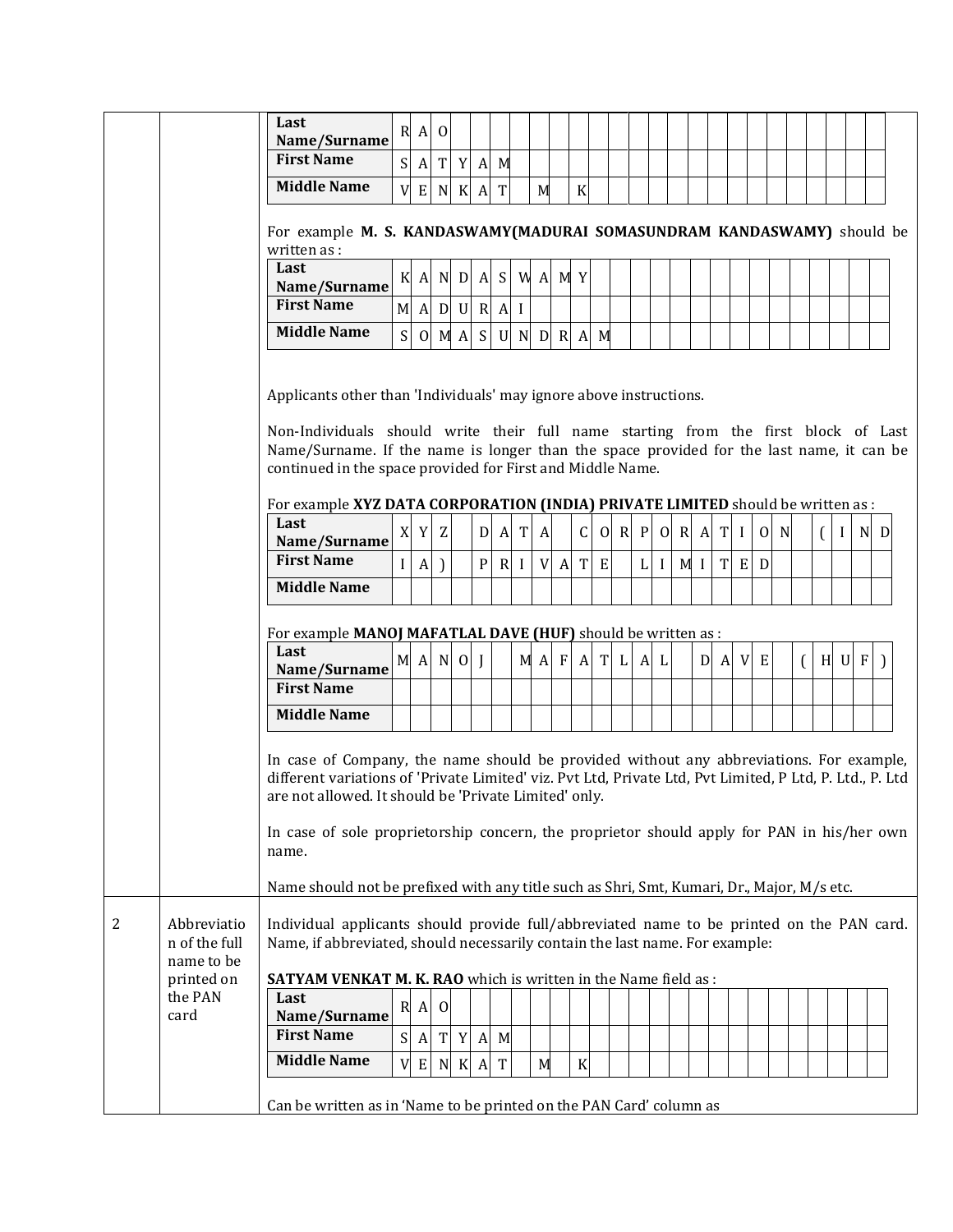|                |                         |                                                                        |                                                                                                  |          |              |              |                                         | S. V. M. K. RAO | SATYAM VENKAT M. K. RAO or                     |        | or |              |   |                                                                                                     |  |  |
|----------------|-------------------------|------------------------------------------------------------------------|--------------------------------------------------------------------------------------------------|----------|--------------|--------------|-----------------------------------------|-----------------|------------------------------------------------|--------|----|--------------|---|-----------------------------------------------------------------------------------------------------|--|--|
|                |                         |                                                                        |                                                                                                  |          |              |              |                                         |                 | SATYAM V. M. K. RAO                            |        |    |              |   |                                                                                                     |  |  |
|                |                         |                                                                        |                                                                                                  |          |              |              |                                         |                 |                                                |        |    |              |   | For non individual applicants, this should be same as last name field in item no. 1 above.          |  |  |
| 3              | Have you                |                                                                        |                                                                                                  |          |              |              |                                         |                 |                                                |        |    |              |   | If applicant selects 'Yes', then it is mandatory to provide details of the other name. Instructions |  |  |
|                | ever been               |                                                                        |                                                                                                  |          |              |              |                                         |                 |                                                |        |    |              |   | in Item No. 1 with respect to name apply here. Title should be similar to the title mentioned in    |  |  |
|                | known by<br>any other   | Item No. 1.                                                            |                                                                                                  |          |              |              |                                         |                 |                                                |        |    |              |   |                                                                                                     |  |  |
|                | name?                   |                                                                        |                                                                                                  |          |              |              |                                         |                 |                                                |        |    |              |   |                                                                                                     |  |  |
| $\overline{4}$ | Gender                  |                                                                        | This field is mandatory for Individuals. Field should be left blank in case of other applicants. |          |              |              |                                         |                 |                                                |        |    |              |   |                                                                                                     |  |  |
| 5              | Date of<br>Birth/Incor  |                                                                        | Date cannot be a future date. Date: 2nd August 1975 should be written as:                        |          |              |              |                                         |                 |                                                |        |    |              |   |                                                                                                     |  |  |
|                | poration/               | D<br>D                                                                 |                                                                                                  | M        | M            | Y            | Y                                       | Y               | $\mathbf Y$                                    |        |    |              |   |                                                                                                     |  |  |
|                | Agreement               | $\boldsymbol{0}$                                                       | 2                                                                                                | $\Omega$ | 8            | $\mathbf{1}$ | 9                                       | 7               | 5                                              |        |    |              |   |                                                                                                     |  |  |
|                | /Partnershi             |                                                                        |                                                                                                  |          |              |              |                                         |                 |                                                |        |    |              |   |                                                                                                     |  |  |
|                | p or<br>Trust           |                                                                        | Relevant date for different categories of applicants is:                                         |          |              |              |                                         |                 |                                                |        |    |              |   |                                                                                                     |  |  |
|                | Deed/Format             |                                                                        |                                                                                                  |          |              |              |                                         |                 |                                                |        |    |              |   | Individual: Actual Date of Birth; Company: Date of Incorporation; Association of Persons: Date of   |  |  |
|                | ion of                  | formation/creation;                                                    |                                                                                                  |          |              |              |                                         |                 |                                                |        |    |              |   |                                                                                                     |  |  |
|                | Body of<br>Individuals/ |                                                                        |                                                                                                  |          |              |              |                                         |                 |                                                |        |    |              |   | Trusts: Date of creation of TrustDeed; Partnership Firms: Date of Partnership Deed; LLPs: Date      |  |  |
|                | Association             | of Incorporation/Registration;                                         |                                                                                                  |          |              |              |                                         |                 |                                                |        |    |              |   |                                                                                                     |  |  |
|                | of Persons              | creation is not available.                                             |                                                                                                  |          |              |              |                                         |                 |                                                |        |    |              |   | HUFs: Date of creation of HUF and for ancestral HUF date can be 01-01-0001 where the date of        |  |  |
| 6              | Father's                |                                                                        |                                                                                                  |          |              |              |                                         |                 |                                                |        |    |              |   | Applicable to Individuals only. Instructions in Item No.1 with respect to name apply here.          |  |  |
|                | Name                    |                                                                        |                                                                                                  |          |              |              |                                         |                 |                                                |        |    |              |   | Married woman applicant should give father's name and not husband's name.                           |  |  |
| 7              | Address-<br>Residence   | R - Residence Address:                                                 |                                                                                                  |          |              |              |                                         |                 |                                                |        |    |              |   | For Individuals, HUF, AOP, BOI or AJP, residential address is mandatory. Other applicants should    |  |  |
|                | and office              | leave this field blank.                                                |                                                                                                  |          |              |              |                                         |                 |                                                |        |    |              |   |                                                                                                     |  |  |
|                |                         |                                                                        |                                                                                                  |          |              |              |                                         |                 |                                                |        |    |              |   |                                                                                                     |  |  |
|                |                         | <b>0 - Office Address:</b>                                             |                                                                                                  |          |              |              |                                         |                 |                                                |        |    |              |   | (1) Name of Office and address to be mentioned in case of individuals having source of income       |  |  |
|                |                         |                                                                        |                                                                                                  |          |              |              |                                         |                 | as salary or Business/profession [Item No.13]. |        |    |              |   |                                                                                                     |  |  |
|                |                         |                                                                        |                                                                                                  |          |              |              |                                         |                 |                                                |        |    |              |   | (2) In case of Firm, LLP, Company, Local Authority and Trust, name of office and complete           |  |  |
|                |                         |                                                                        |                                                                                                  |          |              |              | address of office is mandatory.         |                 |                                                |        |    |              |   |                                                                                                     |  |  |
|                |                         |                                                                        |                                                                                                  |          |              |              |                                         |                 |                                                |        |    |              |   | For all categories of applicants, it is necessary to mention complete address and the details of    |  |  |
|                |                         |                                                                        |                                                                                                  |          |              |              |                                         |                 |                                                |        |    |              |   | Town/City/District, State/Union Territory, and PINCODE are mandatory.                               |  |  |
|                |                         |                                                                        |                                                                                                  |          |              |              |                                         |                 |                                                |        |    |              |   | In case, a foreign address is provided then it is mandatory to provide Country Name along with      |  |  |
|                |                         | ZIP Code of the country.                                               |                                                                                                  |          |              |              |                                         |                 |                                                |        |    |              |   |                                                                                                     |  |  |
| 8              | Address for             |                                                                        |                                                                                                  |          |              |              |                                         |                 |                                                |        |    |              |   | Individuals/HUFs/AOP/BOI/AJP may indicate either 'Residence' or 'Office' and other applicants       |  |  |
|                | communicat<br>ion       |                                                                        |                                                                                                  |          |              |              |                                         |                 |                                                |        |    |              |   | should necessarily indicate 'Office' as the Address for Communication.                              |  |  |
|                |                         | All communication will be sent at the address indicated in this field. |                                                                                                  |          |              |              |                                         |                 |                                                |        |    |              |   |                                                                                                     |  |  |
| 9              | Telephone               |                                                                        |                                                                                                  |          |              |              |                                         |                 |                                                |        |    |              |   | (1) Telephone number should include country code (ISD code) and STD code or Mobile No.              |  |  |
|                | Number<br>and E-mail    |                                                                        |                                                                                                  |          |              |              | should include Country code (ISD Code). |                 |                                                |        |    |              |   |                                                                                                     |  |  |
|                | ID                      | (i)                                                                    | For example :<br>Telephone number 23555705 of Delhi should be written as                         |          |              |              |                                         |                 |                                                |        |    |              |   |                                                                                                     |  |  |
|                |                         | Country                                                                |                                                                                                  |          | <b>STD</b>   |              |                                         |                 | Telephone Number / Mobile                      |        |    |              |   |                                                                                                     |  |  |
|                |                         | code                                                                   |                                                                                                  |          | Code         |              |                                         | number          |                                                |        |    |              |   |                                                                                                     |  |  |
|                |                         | 9                                                                      | $\mathbf{1}$                                                                                     |          | $\mathbf{1}$ | $\mathbf{1}$ | $\overline{2}$                          | 3               | 5                                              | 5<br>5 | 7  | $\mathbf{0}$ | 5 |                                                                                                     |  |  |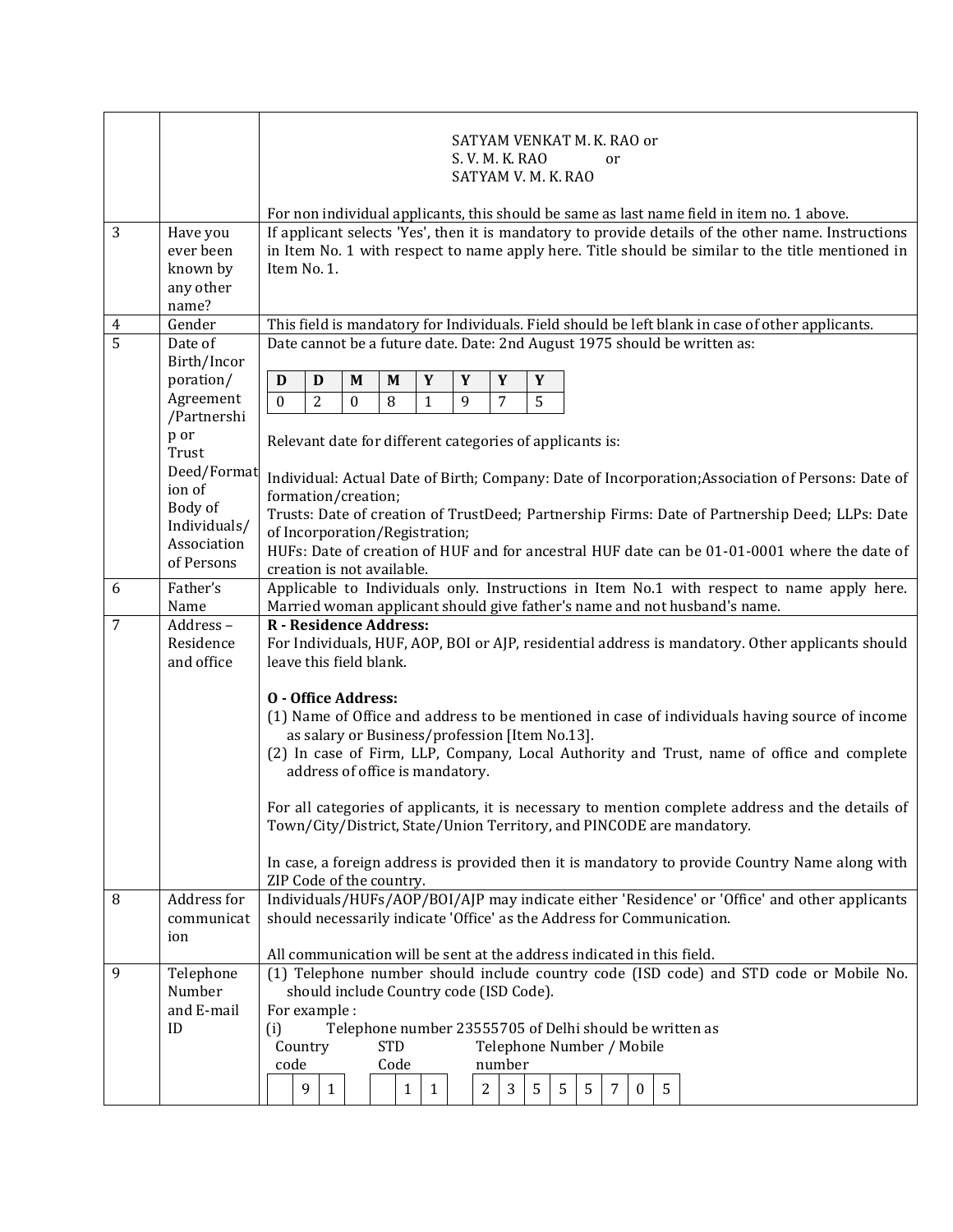|    |                        |         | Where '91' is the country code of India and 11 is the STD Code of Delhi. |                   |                                                                                                                                                                                                    |
|----|------------------------|---------|--------------------------------------------------------------------------|-------------------|----------------------------------------------------------------------------------------------------------------------------------------------------------------------------------------------------|
|    |                        |         |                                                                          |                   |                                                                                                                                                                                                    |
|    |                        |         | (ii) Mobile number 9102511111 of India should be written as              |                   |                                                                                                                                                                                                    |
|    |                        | Country | <b>STD</b>                                                               |                   | Telephone Number / Mobile                                                                                                                                                                          |
|    |                        | code    | Code<br>number                                                           |                   |                                                                                                                                                                                                    |
|    |                        | 9       | 9<br>$\mathbf{1}$<br>$\mathbf{1}$                                        | 2<br>$\mathbf{0}$ | 5<br>$\mathbf{1}$<br>1<br>$\mathbf{1}$<br>1<br>1                                                                                                                                                   |
|    |                        |         |                                                                          |                   |                                                                                                                                                                                                    |
|    |                        |         | Where '91' is the country code of India.                                 |                   |                                                                                                                                                                                                    |
|    |                        |         |                                                                          |                   | (2) It is mandatory for the applicants to mention either their "Telephone number" or valid "e-                                                                                                     |
|    |                        |         |                                                                          |                   | mail id" so that they can be contacted in case of any discrepancy in the application and/or for                                                                                                    |
|    |                        |         | receiving PAN through e-mail.                                            |                   |                                                                                                                                                                                                    |
|    |                        |         |                                                                          |                   | (3) Application status updates are sent using the SMS facility on the mobile numbers mentioned                                                                                                     |
|    |                        |         | in the application form.                                                 |                   |                                                                                                                                                                                                    |
| 10 | Status of              |         |                                                                          |                   | This field is mandatory for all categories of applicants. In case of 'Limited Liability Partnership',                                                                                              |
|    | Applicant              |         | the PAN will be allotted in 'Firm' status.                               |                   |                                                                                                                                                                                                    |
|    |                        |         |                                                                          |                   |                                                                                                                                                                                                    |
| 11 | Registration           |         |                                                                          |                   | Not applicable to Individuals and HUFs. Mandatory for 'Company'. Company should mention                                                                                                            |
|    | number                 |         |                                                                          |                   | registration number issued by the Registrar of Companies or the concerned Government                                                                                                               |
|    |                        |         | Authority of country of residence.                                       |                   |                                                                                                                                                                                                    |
|    |                        |         |                                                                          |                   |                                                                                                                                                                                                    |
| 12 | Country of             |         | This field is mandatory for all categories of applicants.                |                   |                                                                                                                                                                                                    |
|    | citizenship            |         |                                                                          |                   |                                                                                                                                                                                                    |
| 13 | Source of              |         |                                                                          |                   | It is mandatory to indicate at least one of source of incomes, as mentioned in the form. In case,                                                                                                  |
|    | Income                 |         |                                                                          |                   | the income from Business/profession is selected by the applicant then an appropriate business                                                                                                      |
|    |                        |         |                                                                          |                   | profession code should be mentioned. Please refer the table given below to select                                                                                                                  |
|    |                        |         | Business/profession code:                                                |                   |                                                                                                                                                                                                    |
|    |                        |         |                                                                          |                   |                                                                                                                                                                                                    |
|    |                        | Code    | <b>Business/Profession</b>                                               | Code              | <b>Business/Profession</b>                                                                                                                                                                         |
|    |                        | 01      | Medical Profession and                                                   | 11                | Films, TV and such other entertainment                                                                                                                                                             |
|    |                        | 02      | <b>Business</b><br>Engineering                                           | 12                | <b>Information Technology</b>                                                                                                                                                                      |
|    |                        | 03      | Architecture                                                             | 13                | <b>Builders and Developers</b>                                                                                                                                                                     |
|    |                        | 04      | Chartered                                                                | 14                | Members of Stock Exchange, Share Brokers and                                                                                                                                                       |
|    |                        |         | Accountant/Accountancy                                                   |                   | Sub-Brokers                                                                                                                                                                                        |
|    |                        | 05      | <b>Interior Decoration</b>                                               | 15                | Performing Arts and Yatra                                                                                                                                                                          |
|    |                        | 06      | <b>Technical Consultancy</b>                                             | 16                | Operation of Ships, Hovercraft, Aircrafts or                                                                                                                                                       |
|    |                        |         |                                                                          |                   | Helicopters                                                                                                                                                                                        |
|    |                        | 07      | <b>Company Secretary</b>                                                 | 17                | Plying Taxis, Lorries, Trucks, Buses or other                                                                                                                                                      |
|    |                        |         |                                                                          |                   | <b>Commercial Vehicles</b>                                                                                                                                                                         |
|    |                        | 08      | Legal Practitioner and                                                   | 18                | Ownership of Horses or Jockeys                                                                                                                                                                     |
|    |                        |         | Solicitors                                                               |                   |                                                                                                                                                                                                    |
|    |                        | 09      | <b>Government Contractors</b>                                            | 19                | Cinema Halls and Other Theatres                                                                                                                                                                    |
|    |                        | 10      | <b>Insurance Agency</b>                                                  | 20                | Others                                                                                                                                                                                             |
| 14 | Name and<br>address of |         |                                                                          |                   | Section 160 of Indian Income Tax Act, 1961 provides that any 'specified person' (assessee) can                                                                                                     |
|    | Representat            |         |                                                                          |                   | be represented through Representative Assessee. Therefore, this column should be filled in by<br>representative assessee only as specified in Section 160 of the Indian Income-tax Act, 1961, such |
|    | ive Assessee           |         |                                                                          |                   | as, an agent of the non-resident, guardian or manager of a minor, lunatic or idiot, Court of                                                                                                       |
|    |                        |         |                                                                          |                   | Wards, Administrator General, Official Trustee, receiver, manager, trustee of a Trust including                                                                                                    |
|    |                        | Wakf.   |                                                                          |                   |                                                                                                                                                                                                    |
|    |                        |         |                                                                          |                   |                                                                                                                                                                                                    |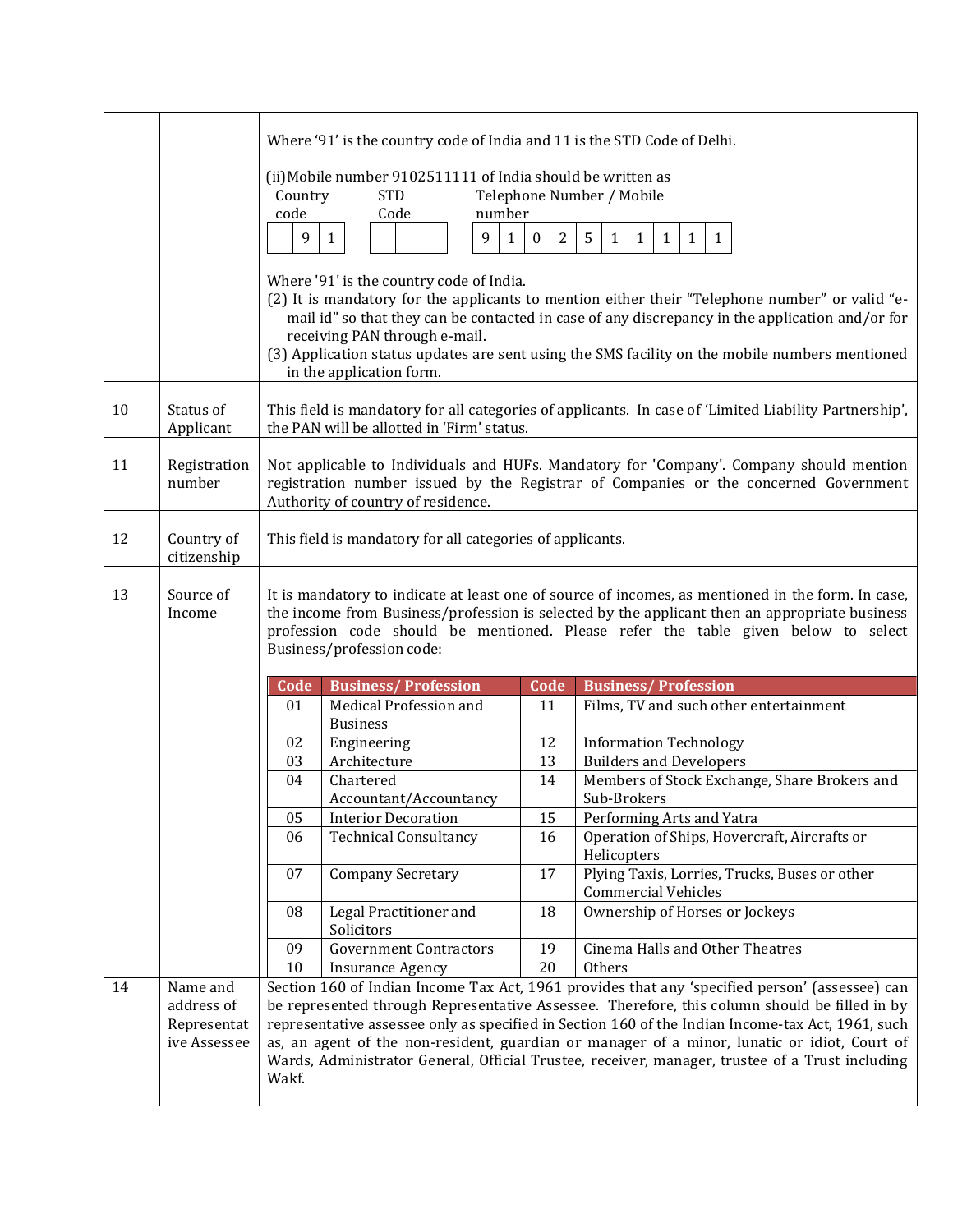|    |                                                                                             | details of person on whose behalf this application is submitted.                                                                                                                                                                                                                                                                                                                                                                                                                                                                                  | This field will contain particulars of the Representative Assessee. This field is mandatory if<br>applicant is minor, deceased, idiot, lunatic or mentally retarded. Column 1 to 13 will contain<br>Proof of Identity and Proof of address are also required for representative assessee.                                                                                                                                                                                                                                                                                                                                                                                                                                                                                                                                                                                                                                                                                                                                                                                                                                                                                                                                  |
|----|---------------------------------------------------------------------------------------------|---------------------------------------------------------------------------------------------------------------------------------------------------------------------------------------------------------------------------------------------------------------------------------------------------------------------------------------------------------------------------------------------------------------------------------------------------------------------------------------------------------------------------------------------------|----------------------------------------------------------------------------------------------------------------------------------------------------------------------------------------------------------------------------------------------------------------------------------------------------------------------------------------------------------------------------------------------------------------------------------------------------------------------------------------------------------------------------------------------------------------------------------------------------------------------------------------------------------------------------------------------------------------------------------------------------------------------------------------------------------------------------------------------------------------------------------------------------------------------------------------------------------------------------------------------------------------------------------------------------------------------------------------------------------------------------------------------------------------------------------------------------------------------------|
| 15 | Proof of<br>Identity and<br>Proof of<br>Address<br>documents                                | identity and address for each status of applicant is as given below:                                                                                                                                                                                                                                                                                                                                                                                                                                                                              | It is <b>mandatory</b> to attach proof of identity and proof of address with PAN application.<br>Documents should be in the name of applicant. List of documents which will serve as proof of                                                                                                                                                                                                                                                                                                                                                                                                                                                                                                                                                                                                                                                                                                                                                                                                                                                                                                                                                                                                                              |
|    |                                                                                             |                                                                                                                                                                                                                                                                                                                                                                                                                                                                                                                                                   | Document acceptable as proof of identity and address as per Rule 114(4) of Income Tax Rules, 1962                                                                                                                                                                                                                                                                                                                                                                                                                                                                                                                                                                                                                                                                                                                                                                                                                                                                                                                                                                                                                                                                                                                          |
|    | <b>For Individuals and HUF</b>                                                              | <b>Proof of Identity (Copy of)</b>                                                                                                                                                                                                                                                                                                                                                                                                                                                                                                                | Proof of address (copy of)                                                                                                                                                                                                                                                                                                                                                                                                                                                                                                                                                                                                                                                                                                                                                                                                                                                                                                                                                                                                                                                                                                                                                                                                 |
|    | 1. Copy of passport, or<br>Government of India, or<br>Government of India, Or<br>located or | 2. Copy of Person of Indian Origin (PIO) card issued by<br>3. Copy of Overseas Citizen of India (OCI) card issued by<br>4. Copy of other national or citizenship Identification<br>Number or Taxpayer Identification Number duly<br>attested by "Apostille" (in respect of countries which<br>are signatories to the Hague Convention of 1961) or<br>by the Indian Embassy or High Commission or<br>Consulate in the country where the applicant is<br>authorised<br>officials<br>of overseas<br>branches of Scheduled Banks registered in India. | 1. Copy of Passport, or<br>2. Copy of Person of Indian Origin (PIO) card issued by<br>Government of India, or<br>3. Copy of Overseas Citizen of India (OCI) card issued by<br>Government of India, or<br>4. Copy of other national or citizenship Identification<br>Number or Taxpayer Identification Number duly<br>attested by "Apostille" (in respect of the countries<br>which are signatories to the Hague Convention of<br>1961) or by the Indian Embassy or High Commission<br>or Consulate in the country where the applicant is<br>located or authorised officials of overseas branches<br>of Scheduled Banks registered in India or<br>5. Copy of Bank account statement in the country of<br>residence, or<br>6. Copy of Non-resident External (NRE) bank account<br>statement in India, or<br>7. Copy of Certificate of Residence in India or Residential<br>permit issued by the State Police Authorities, or<br>8. Copy of Registration certificate issued by the<br>Foreigner's Registration Office showing Indian<br>address, or<br>9. Copy of Visa granted $\&$ Copy of appointment letter or<br>contract from Indian Company $\&$ Certificate (in<br>original) of Indian address issued by the employer. |
|    | For other than Individuals                                                                  |                                                                                                                                                                                                                                                                                                                                                                                                                                                                                                                                                   |                                                                                                                                                                                                                                                                                                                                                                                                                                                                                                                                                                                                                                                                                                                                                                                                                                                                                                                                                                                                                                                                                                                                                                                                                            |
|    | officials<br>authorised                                                                     | 1. Copy of Certificate of Registration issued in the country<br>where the applicant is located, duly attested by<br>"Apostille" (in respect of the countries which are<br>signatories to the Hague Convention of 1961) or by the<br>Indian Embassy or High Commission or Consulate in<br>the country where the applicant is located<br>or<br>of<br>overseas<br>branches<br>of<br>Scheduled Banks registered in India<br>2. Copy of registration certificate issued in India or of                                                                 | 1. Copy of Certificate of Registration issued in the country<br>where the applicant is located, duly attested by<br>"Apostille" (in respect of the countries which are<br>signatories to the Hague Convention of 1961) or by the<br>Indian Embassy or High Commission or Consulate in<br>the country where the applicant is located or<br>authorised<br>officials<br>of overseas<br>branches<br>οf<br>Scheduled Banks registered in India<br>2. Copy of registration certificate issued in India or of                                                                                                                                                                                                                                                                                                                                                                                                                                                                                                                                                                                                                                                                                                                     |
|    | Authorities.                                                                                | approval granted to set up office in India by Indian                                                                                                                                                                                                                                                                                                                                                                                                                                                                                              | approval granted to set up office in India by Indian<br>Authorities.                                                                                                                                                                                                                                                                                                                                                                                                                                                                                                                                                                                                                                                                                                                                                                                                                                                                                                                                                                                                                                                                                                                                                       |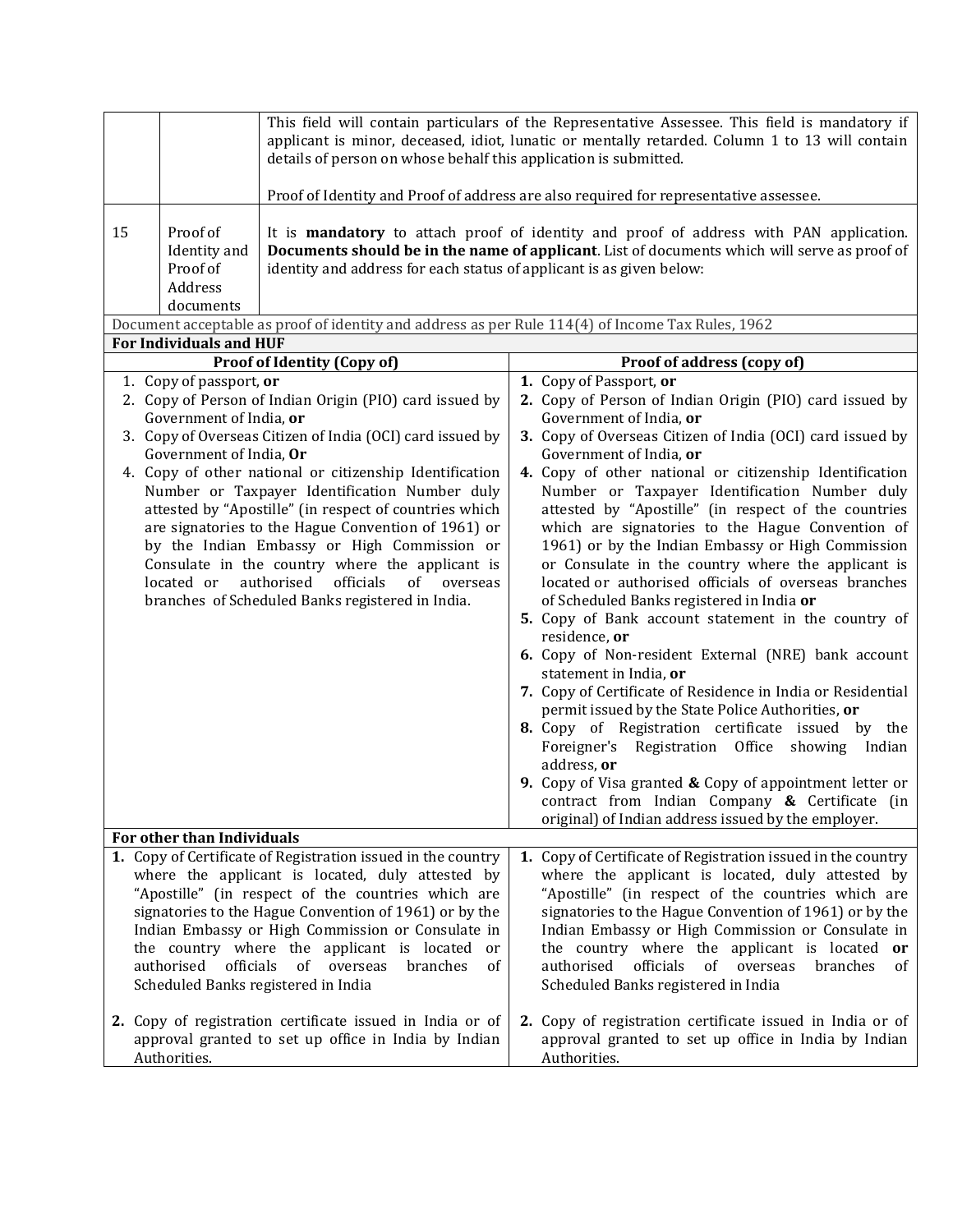| 16 | <b>KYC Details</b>                        | It is mandatory to provide KYC details in case of an application filled by a Foreign<br>Institutional Investor or a Qualified Foreign Investor, as prescribed under the<br>regulations issued by Securities and Exchange Board of India (SEBI). Please refer the<br>guidelines issued by the Securities and Exchange Board of India (SEBI) and Prevention<br>of Money Laundering Act for filling these details.                                                                                                            |
|----|-------------------------------------------|----------------------------------------------------------------------------------------------------------------------------------------------------------------------------------------------------------------------------------------------------------------------------------------------------------------------------------------------------------------------------------------------------------------------------------------------------------------------------------------------------------------------------|
| 17 | Thumb<br>Signature $\prime$<br>impression | Application must be signed by (i) the applicant; or (ii) Karta in case of HUF; or (iii)<br>Director of a Company; or (iv) Authorised Signature in case of AOP, Body of Individuals,<br>Local Authority and Artificial Juridical Person; or (v) Partner in case of Firm/LLP; or (vi)<br>(vii)<br>Representative<br>Trustee:<br>Assessee<br>or<br>in<br>case<br>Ωt<br>Minor/deceased/idiot/lunatic/mentally retarded.<br>Applications not signed in the given manner and in the space provided are liable to be<br>rejected. |

## **GENERAL INFORMATION FOR PAN APPLICANTS**

- (a) Applicants may obtain the application form for PAN (Form 49AA) from any IT PAN Service Centres (managed by UTIITSL) or TIN-Facilitation Centres (TIN-FCs) / PAN Centres (managed by NSDL), or any other stationery vendor providing such forms or download from the Income Tax Department website **[\(www.incometaxindia.gov.in](http://www.incometaxindia.gov.in/)**) / UTIITSL website **[\(www.utiitsl.com](http://www.utiitsl.com)/NSDL)**) / NSDLwebsite **[\(www.tin-nsdl.com\)](http://www.tin-nsdl.com/)**.
- (b) The fee for processing PAN application is  $\bar{\tau}$  105/- (including service tax). In case, the PAN card is to be dispatched outside India then additional dispatch charge of  $\bar{\tau}$  866/- will have to be paid by applicant.
- (c) Those already allotted a ten digit alphanumeric PAN shall not apply again as having or using more than one PAN is illegal. However, request for a new PAN card with the same PAN or/and Changes or Correction in PAN data can be made by filling up 'Request for New PAN Card or/and Changes or Correction in PAN Data' form available from any source mentioned in (a) above. The cost of application and processing fee is same as in the case of Form 49AA.
- (d) Applicant will receive an acknowledgement containing a unique number on acceptance of this form. This **acknowledgement number** can be used for tracking the status of the application.